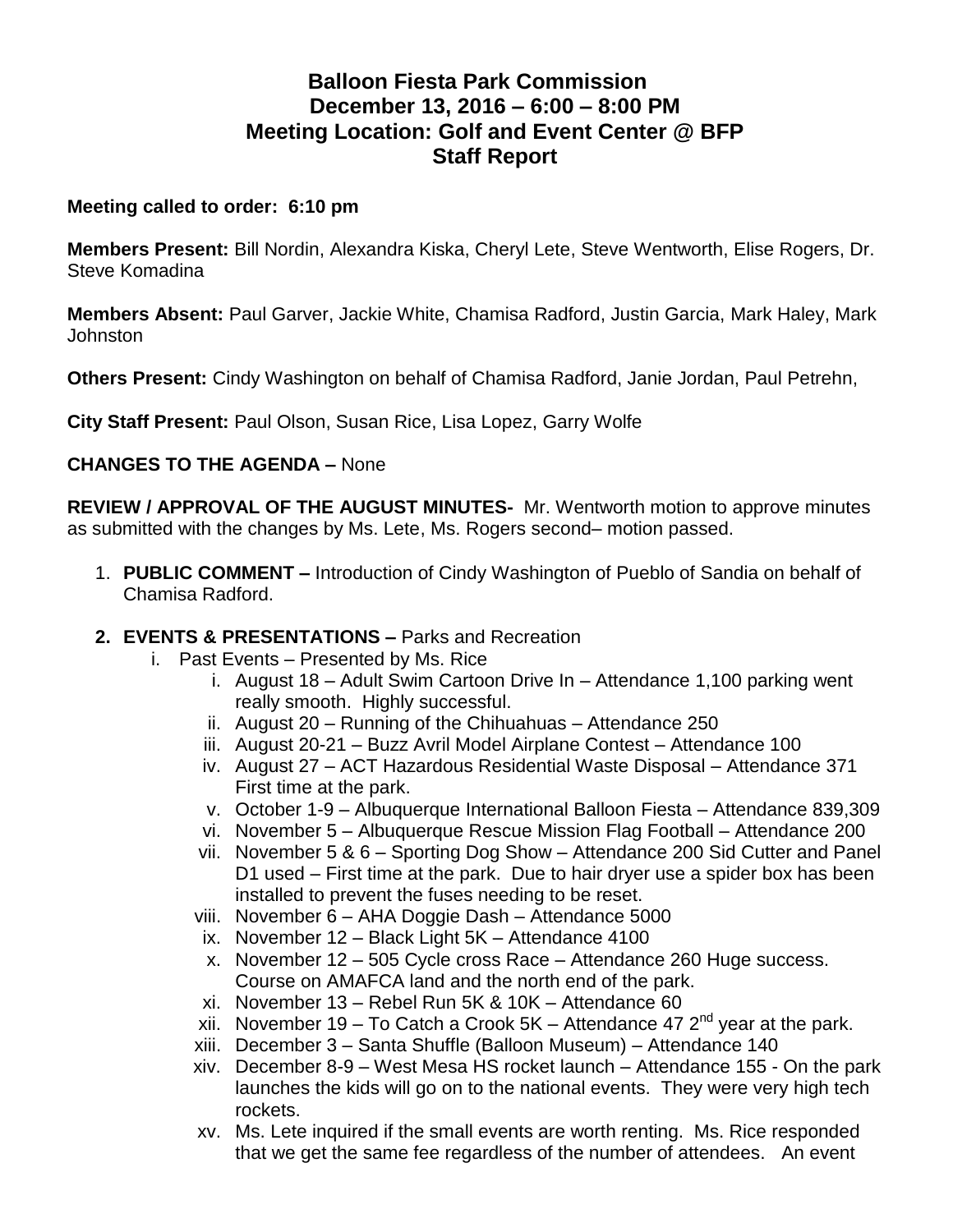could be smaller than expected if weather conditions are bad. Also, sometimes the events are small during first year and grow over time. Mr. Nordin followed up with sometimes the events are not a large success don't return.

- ii. Future Events Presented by Ms. Rice
	- i. December 17-18 Jingle Bell Balloon Rally Expected Attendance 350
	- ii. December 31 Balloon Menorah expected 1000 people. Ms. Rice doesn't have many details. Dr. Komadina states that several balloons are going to be glowing.
- iii. Events for Discussion Presented by Ms. Rice
	- i. Over the next 3 years the Senior Olympics will be in Albuquerque. All events are 50+ years old. We know of some of the events, Shuffleboard, Opening Ceremonies, 5k, 10k, archery, fun games (Softball throws, Frisbee accuracy) Once details are available from the planning committee it will be shared with the Commission. - No new events from what has already been done at the park.
	- ii. July 17 23, 2017 NM State Senior Olympics
	- iii. July 9 15, 2018 NM State Senior Olympics
	- iv. June 13 26, 2019– National Senior Olympics Games– Details not available yet.
	- **v.** Duke City Fair 2017- They have contacted the Mayor's office, Parks and Recreation Director, - Advice from the group is requested. Mr. Nordin stated that the Commission review closely before approval. Ms. Rice states that a task list is being developed to ensure all items are being completed. All items need to be completed by April 30. No advertisements are to be allowed until the tasks are completed the task list includes permits. Dr. Komadina inquired about grass damage based off the expected equipment and attendance. Ms. Rice responded that the footprint will be the paved area and the pavement repairs are included in the rental fee. Mr. Wentworth inquired about the expected fees to be charged. Ms. Rice is charging the commercial rate, fees of \$47,000 to cover the repairs of the milling area, 10% of the gate fees, and 10% of alcohol sales. Possible income from the vendor would be over a million. Mr. Wentworth inquired what other events will be in the park during the time. Ms. Rice responded that one 5k will overlap, very little soccer activity during the time. Mr. Nordin wants to know the number of rides, number of concessions, number of games, hours of operation, etc. Mr. Wentworth wants a presentation from Duke City Fair – Ms. Rice will attempt to arrange a meeting. Ms. Rice should be ready for a detailed presentation by the February 2017 meeting with a contract on April  $30<sup>th</sup>$ . Ms. Rogers inquired about the overnight stays of the carnival operators. She would like more details on that portion when the presentation is given. Mr. Wentworth stated that a concern is the amount of funds being charged vs the possible income the vendor will make that we are giving the park away for too low of a cost. Ms. Rice stated that the vendor will be providing estimations to better determine what we will charge but doesn't want to price gouge either. Mr. Wentworth inquired about the type of security used and Ms. Rice answered that the directive of the Parks and Recreation Director was to use Bernalillo County Sheriff or State Police or APD overtime. Mr. Wolfe states that all details are tentative at this point.
	- **vi.** Discussion on possible fee schedules and past events that did overnight stays at the park.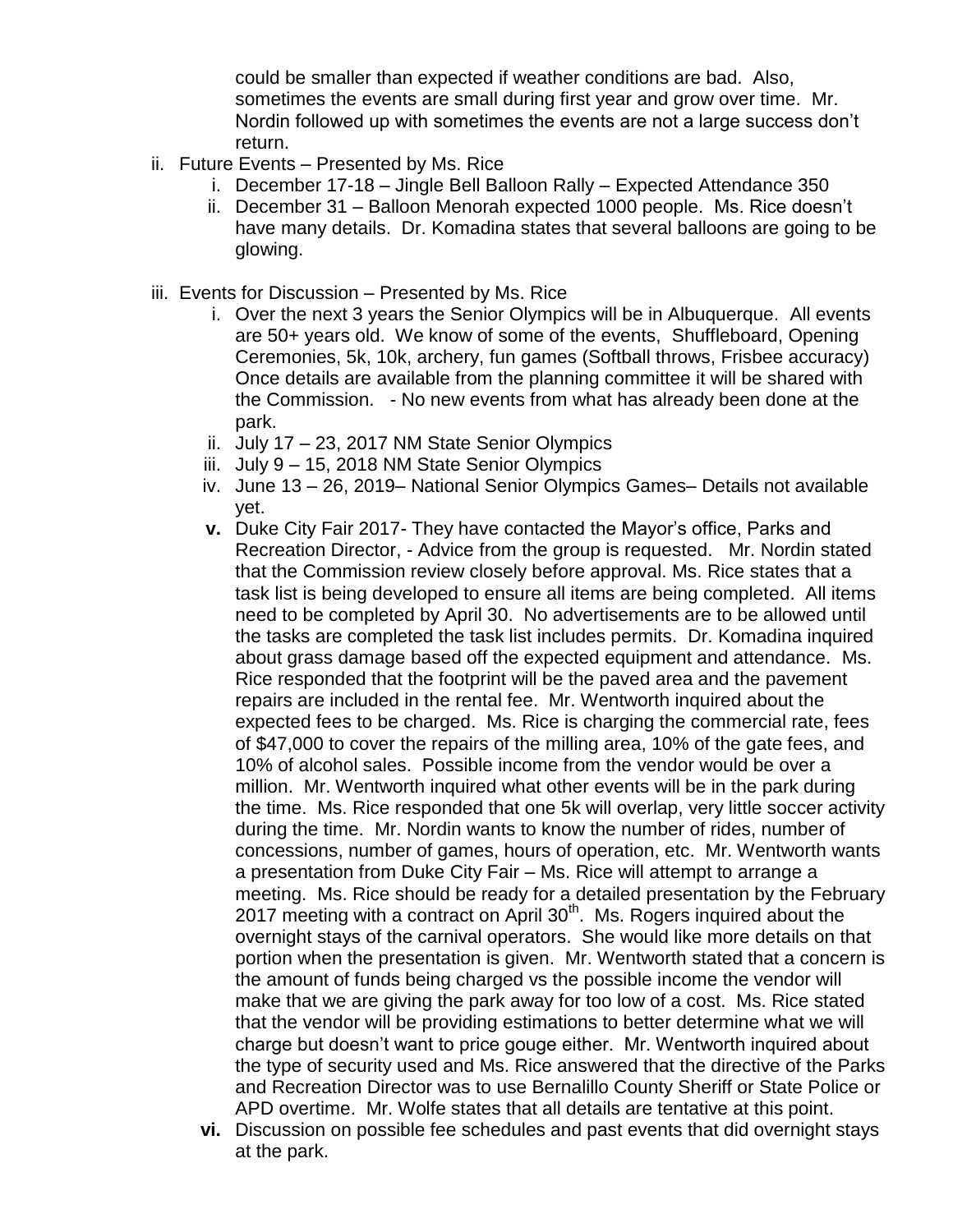# **3. REPORTS / UPDATES**

- i. **Department of Municipal Development –** No one available to report. Ms. Rice DMD will be working on the main bridge at the top of the hill. Starting next Monday and will be completed in 2 weeks. Fresh paint and refurbishments will be done.
- **ii. Albuquerque International Balloon Fiesta**
	- i. Update 2016 Fiesta Dr. Komadina addressed the lightning detection systems. Ms. Kiska replied that the City of Albuquerque has already started to discuss the issue and should include a sound system alert. Mr. Nordin and Ms. Rogers requested an update and additional details of the City of Albuquerque's plan on the purchase and the timeline. Mr. Nordin followed with the need to develop a policy and procedures of how to remove and replace the participants on and off the field should the need occur. Ms. Jordan stated that there is no shelter on the north end of the park. Ms. Lete reminds the commission that thousands of people were routed to Sid Cutter Building but there was still thousands that refused to get out of line for the busses. Ms. Kiska stated that the Balloon Museum is also looking at a system.
	- ii. Presidents Compound Electrical Work Completed. Remove from agenda. Mr. Olson stated that if additional improvements are planned a longer lead time would reduce costs.
	- iii. Mr. Wentworth discussed the land acquisition by AIBF for parking. A zone change is being requested by AIBF in Bernalillo County for 20+ acres off of Edith. Zone change was denied in 2013 but additional land is being purchased. The community was opposed to the plan but is now reconsidering with some stipulations. The zone change could be a possibility now and it will give access to the park and will affect the park. Mr. Wentworth requested a presentation by AIBF to the Commission.

#### **iii. Anderson Abruzzo Albuquerque International Balloon Museum – Mr. Garver is not available to report.**

- i. Past Events Mr. Wentworth request that Mr. Garver or Ms. Hubley would attend the meetings as it is important to attend.
	- 1. Macaroni and Cheese Festival August 20 Attendance: 2500:
	- 2. ABQ Mini-Maker Faire August 27 and 28 Attendance: 1800
	- 3. 7<sup>th</sup> Annual RGDS Network Buddy Walk, September 24, 10 am to 1 pm. Attractions, music and activities and to raise awareness and promote acceptance and inclusion of individuals with Down syndrome. Estimated Attendance, 1200
	- 4. "Darth and Yoda Awaken," September 30, 8:30 am to Noon. Inflation event featuring Darth Vader and Yoda Balloons and costumed members of the 501<sup>st</sup>'s Dewback Ridge Garrison. Estimated attendance, 1500.
	- 5. "BOOlloon Mania," October 28, 3:00 to 9:00 p.m. Pumpkin carving, luminaria decorating, balloon glow. Halloween-themed family event. Attendance, 1350
	- 6. "Turkey Trot," November 24 (Thanksgiving). Attendance, 900.
	- 7. "Santa Shuffle" and "Posole Ole", December 3. Estimated attendance, 800.
	- 8. "Holidays Take Flight," December 4, 11:00 a.m. to 3:00 p.m. Music, Santa, cookie decorating, etc. Attendance, 700.
- ii. Future Events
	- 1. None until March, 2017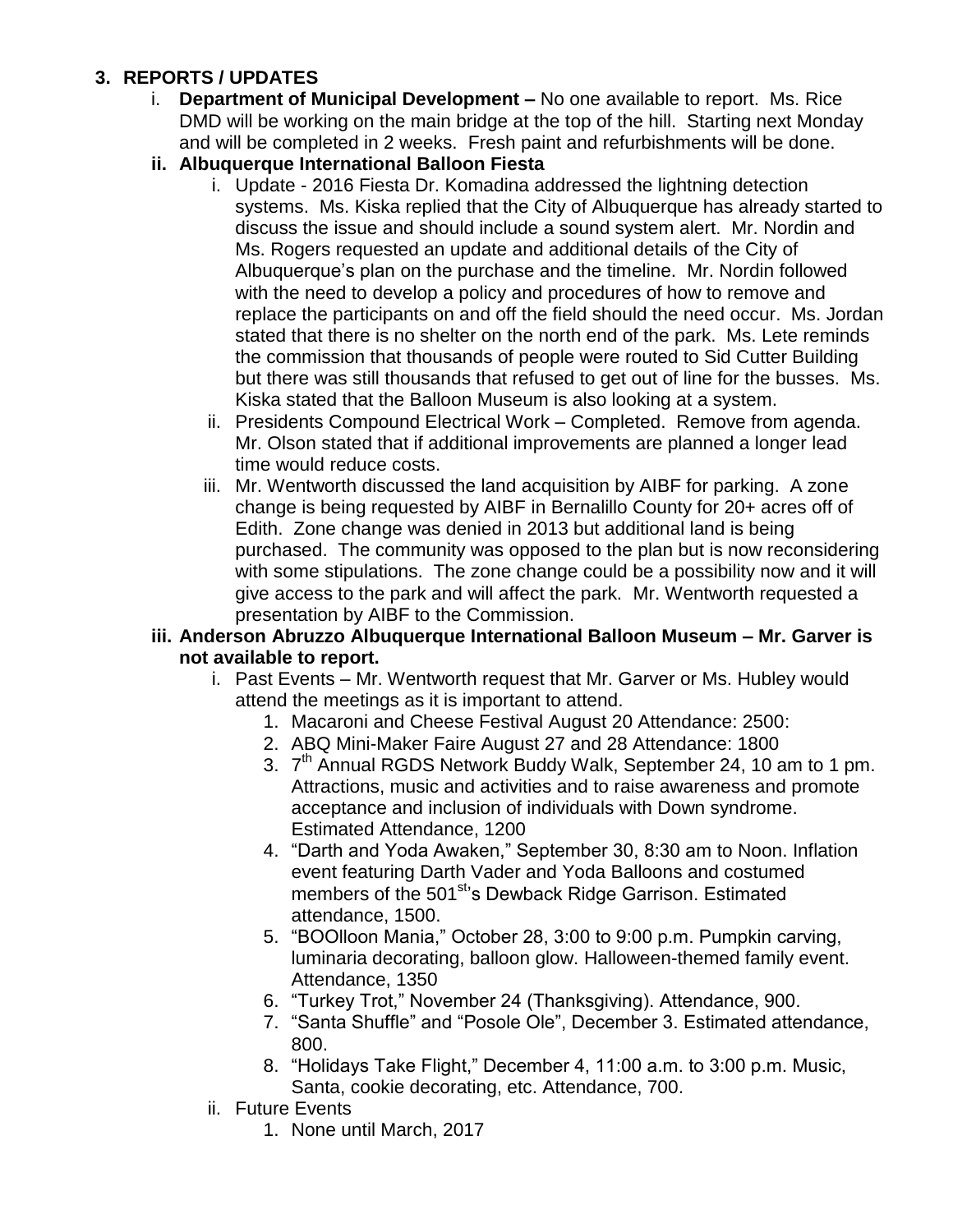- iv. **Environmental Health Department –** Mr. Olson reporting that over the next few of years several projects will take place.
	- i. Settlement analysis will be done at the facilities.
	- ii. Los Angeles lot flooding study Better mapping for RV parking.
	- iii. Nazareth Continued monitoring on the settlements.
	- iv. Geo-Physics study has been done to identify underground pockets of water and gas. It has provided a cost savings on some projects.
	- v. Los Angeles Lot Methane gas collection system is being improved. Additional wells are going to be installed. Pump and condensate
	- vi. Mr. Olson would like to do a presentation on the projects.
	- vii. Mr. Nordin would like to know how serious the potential dangers are at the top of the hill. Mr. Olson stated that it is safe at this point in time based on the processes in place now. The concern is that 10-15 years from now if the process and methods are relaxed it could be a dangerous situation.
	- viii. Conduits need to be sealed when working on lights around the area.
	- ix. Mr. Wentworth inquired if the methane gas is migrating. Mr. Olson has not found any in his tests.
- **v. Parks & Recreation** Ms. Rice reported**.** 
	- i. Income since last meeting
		- 1. Park Rental
			- a. \$4,950/\$17,542 (August / FY17)
			- b. \$712/\$18,255 (September / FY17)
			- c. \$465/\$18,720 (October / FY17
			- d. \$3,689/\$22,409 (November FY17)
		- 2. Event Center
			- a. \$1,620/\$8,415 (August / FY17)
			- b. \$800/\$9,315 (September / FY17)
			- c. \$2,000/\$11,315 (October / FY17
			- d. \$23,600/\$34,915 (November FY17)
		- 3. Sid Cutter Mr. Nordin would like events presented that have more than 750 people.
			- a. \$400/\$7,010 (August / FY17)
			- b. \$400/\$7,410 (September / FY17)
			- c. \$5,200/\$12,610 (October / FY17
			- d. \$32,450/\$45,060 (November FY17)
			- e. Mr. Nordin inquired that the facility is producing a large amount of income but not a lot of reports of the events have been given. Any event over 750 people should be presented. Ms. Rice acknowledged.
	- ii. Update GO Bond Submitted \$1,000,000.00. It looks promising that we will get the funds requested. It is scheduled to be reviewed by City Council in approximately April 2017. EPC has approved.
	- iii. Sid Cutter Construction Update, Right now we don't have funds. 2018 is when the funds are expected to be available. The concrete was completed end of August. The area is colored concrete and from above it is very decorative. Bancos are around the outside. Everything is ready for fire pits and shade structures once the funds are available. Currently there are no funds to put into the fire pits and shade structures.